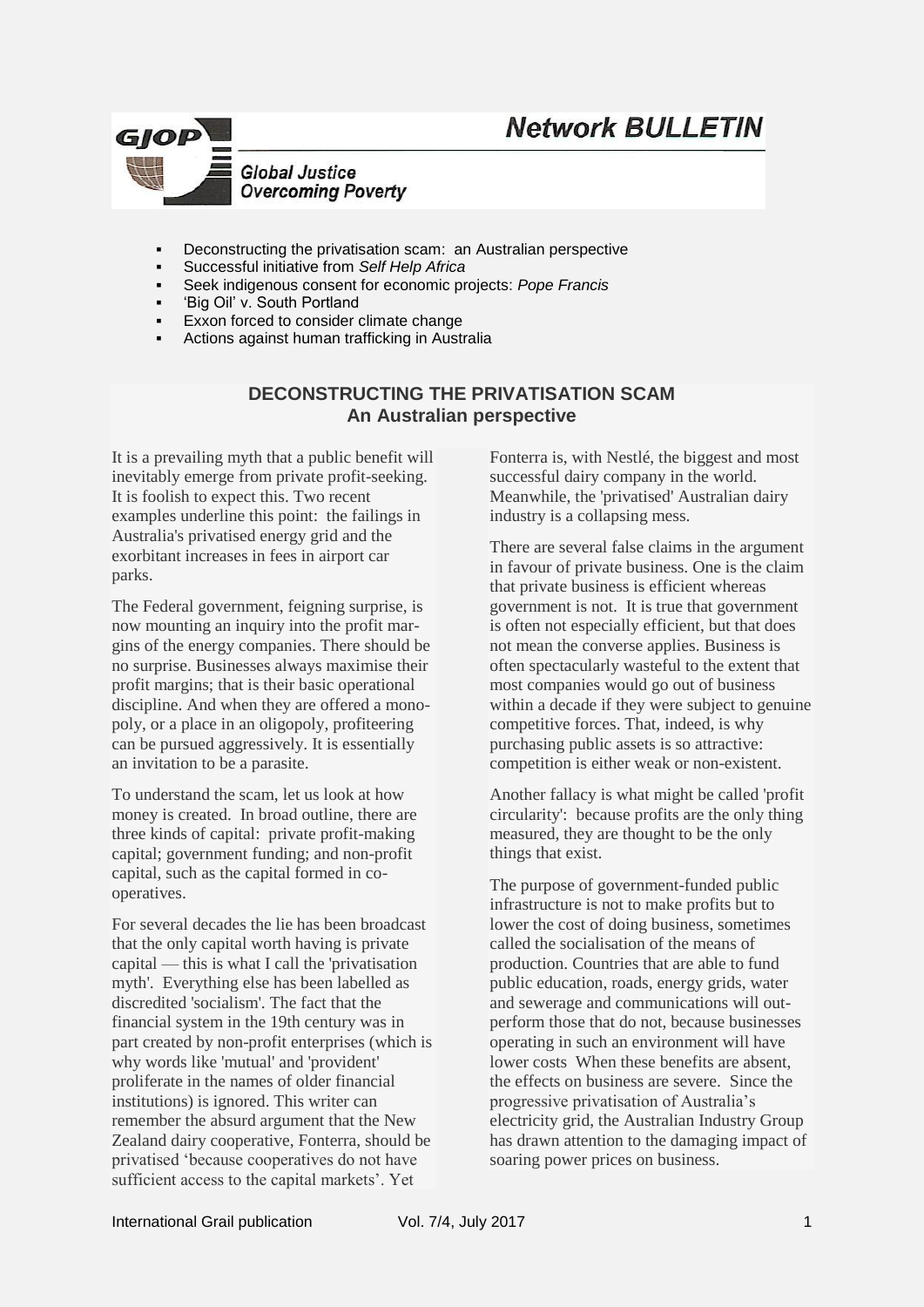The privatisation fiction is evident when we compare the health sectors of the United States, Britain and Australia. In USA, health spending is 17.8% of Gross Domestic Product (GDP). In Britain and Australia it is about half that, 9%of GDP. Yet the standards of health care in the three countries are roughly comparable. How can this be, if America 'spends' twice as much?

The reason is that health costs are mostly socialised in Britain, which has a public health system. It is the same in Australia, which has a mostly public health system. But in USA, where the health system is largely private,

massive profits are generated. This shows up in the GDP statistics as 'spending'. What is really going on is more profiteering.

It is to be hoped that the privatisation myth, which has dominated over the last 30 years, will increasingly be exposed for the scam it is. There may even be a push to return important infrastructure to the public sector. If this were to happen, all, including all businesses, would enjoy the benefits, rather than only the privateers and their investors.

*Source: David James, managing editor of [businessadvantagepng.com](http://businessadvantagepng.com/) in Eureka Street 27/6, 3 April 2017.*

# **SUCCESSFUL INITIATIVE FROM** *SELF HELP AFRICA*

Kenyan avocado farmers are celebrating the success of *TruTrade*, a project of Self Help Africa, as they have seen their incomes growing four-fold in just one year.

Avocados are normally sold in local markets for 2-3 US cents per fruit, a price which leaves the smallholder farmers unable to break out of a cycle of poverty. But using *TruTrade's*  unique market identification and purchasing system, these farmers are now earning up to 11 cents per fruit.

'We've just shipped three containers of organic avocado to a buyer in the Netherlands', said James Weru, a franchised trader with *TruTrade*. 'Because of the trading finance provided by *TruTrade*, we're able to buy in quantities never possible before in this region and tap into the European market for the first time. The three containers are valued at just

over \$100,000. Each container holds about 23,000 kgs of fruit. By buying from 1,300 farmers, we hope to ship up to 10 containers in total to the Netherlands before the season ends in August.'

The typical avocado farmer owns an acre of land and farms an average of 15 avocado trees. The cash income from the fruit harvest pays for food, clothing and school fees throughout the year.

As well as benefitting the smallholder farmers, the operation is providing employment to 15 people in a packing facility just outside Nairobi, where the avocados are cleaned, graded and packed for shipping *Ref. [www.selfhelpafrica.org](http://www.selfhelpafrica.org/)*

*Source: Africa Action Sheet, Africa-Europe Faith & Justice Network-UK, [www.aefjn.org.uk](http://www.aefjn.org.uk/) Sent by Carla v/ Thiel.*

### **SEEK INDIGENOUS CONSENT FOR ECONOMIC PROJECTS: POPE FRANCIS**

Pope Francis was speaking to representatives of indigenous peoples, in Rome for a meeting of the International Fund for Agricultural Development. He asserted that economic development projects on lands that have historically belonged to indigenous peoples should be subject to the 'prior and informed consent' of those peoples. The right to development of lands must be balanced 'with

the protection of the particular characteristics of indigenous peoples and their territories'.

'This is especially clear when planning economic activities which may interfere with indigenous cultures and their ancestral relationship to the earth', he said. 'In this regard, the right to prior and informed consent should always prevail.'

International Grail publication Vol. 7/4, July 2017 2017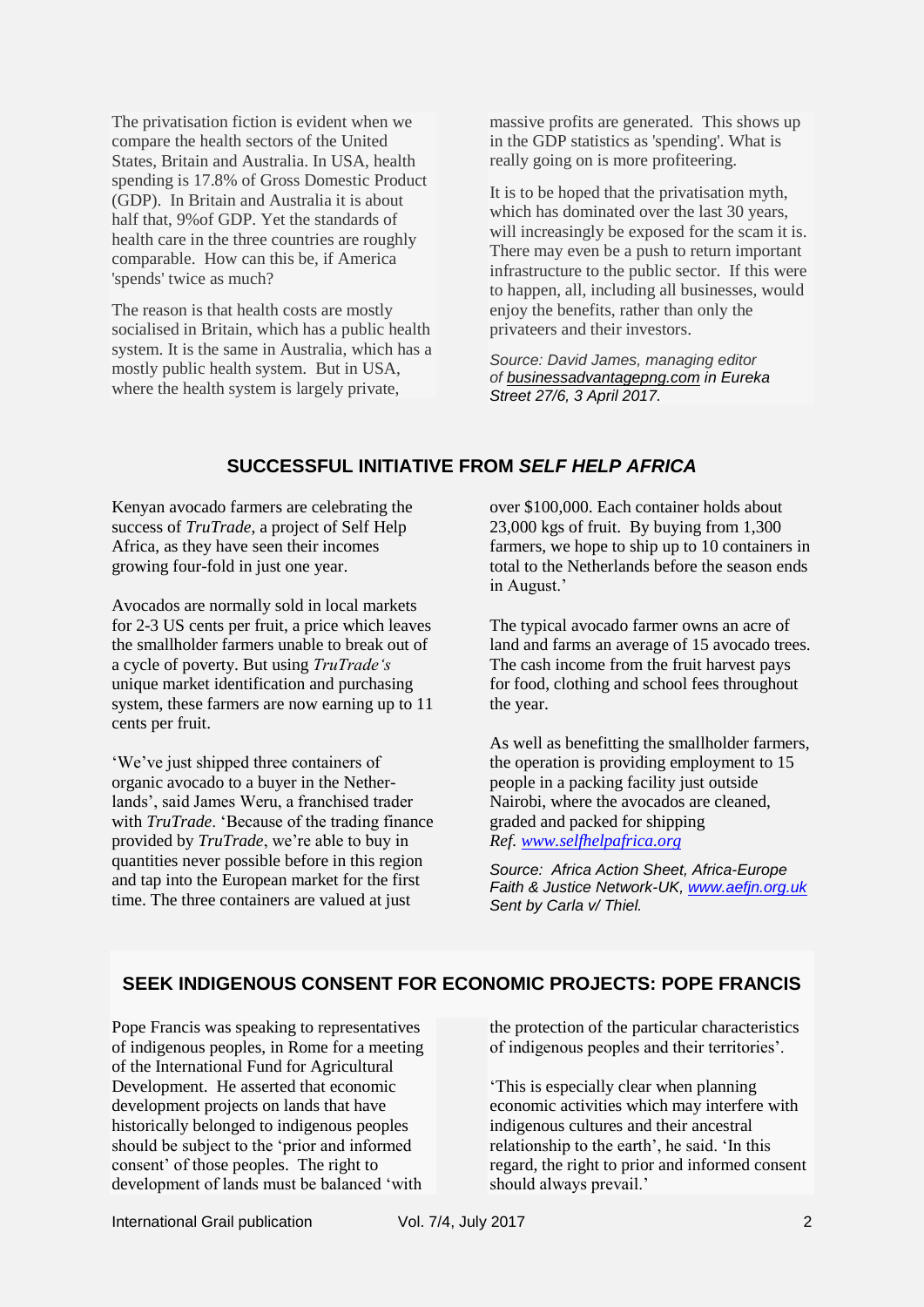Francis also cited Article 32 of the United Nations 2007 Declaration on the Rights of Indigenous Peoples. This article of the Declaration states that governments 'shall provide effective mechanisms for just and fair redress for any such activities'.

The Pope made no direct reference to particular projects but clearly intended his words to apply to all relevant projects wherever they are. His views conflict with those of the USA Administration, determined to build a \$US3.8 billion oil pipeline in the face of opposition from Native Americans. The Cheyenne River and the Standing Rock

Sioux tribes have sued to stop construction on the final stretch of the Dakota Access pipeline, which would bring oil from North Dakota's rich Bakken fields across four states to a shipping point in Illinois. The tribes say that the pipeline threatens their drinking water and cultural sites and their ability to practise their religion, which depends on pure water. The last piece of the pipeline is to pass under a reservoir on the Missouri River, which marks the eastern border of both tribes' reservations. *Source: Pope Francis address, 15 February 2017. National Catholic Reporter (NCR) Online 16/2/17. Edited A Healey.*

# **'BIG OIL' v. SOUTH PORTLAND**

In 2014, the residents of the small city of South Portland, Maine, won an incredible victory for people over profit: They defeated Exxon Mobil.

A subsidiary of Exxon had attempted to build a tar sands export terminal -- the last step in a pipeline to transport tar sands oil from Alberta, Canada, to the shores of Casco Bay on the southern coast of Maine, USA. But South Portland fought back, launching a grassroots campaign that resulted in the passage of the Clear Skies Ordinance, effectively stopping Exxon in its tracks.

The residents of South Portland did not want an ageing pipeline running through the drinking water of 20% of Maine's population; nor did they want toxic fumes from the terminal's smokestacks to pollute their air. Hundreds of hours of town hall meetings and campaigning by grassroots activists convinced the city council to pass the Clear Skies Ordinance, 6-1. Passing the Clear Skies Ordinance, which prohibits the loading of

crude oil in the South Portland harbour, was no small feat. In standing up to Exxon, the people of South Portland went up against Big Oil's unlimited funds and power.

Now 'Big Oil' is suing the city for interfering in oil industry business. The lawsuit is funded jointly by Exxon Mobil and huge corporate lobby groups, such as the USA Chamber of Commerce and the American Petroleum Institute. Their strategy is to spend the city into submission by running up massive legal bills.

South Portland, with only 25,000 residents, has already spent US\$1 million fighting the lawsuit. The Clear Skies Defence Fund has raised a further US\$135,000, but is going to need much more to see the case through and to defend South Portland's right to keep oil off its shores. This is a classic example of how big corporations bully local communities and overturn the will of the people. *Source: [Clear Skies Ordinance,](http://act.sumofus.org/go/352952?t=4&akid=30232.1778629.0X3W91) 'Protect South Portland'.*

# **EXXON FORCED TO CONSIDER CLIMATE CHANGE**

Exxon shareholders attending the Annual General Meeting (AGM) of Exxon Mobil in May this year voted overwhelmingly in favour of a policy forcing the oil giant to assess the

long-term impacts of climate change. The entire Executive Board of Exxon opposed the climate-friendly motion. But when it came time for a vote, 62% of shareholders voted

International Grail publication Vol. 7/4, July 2017 3